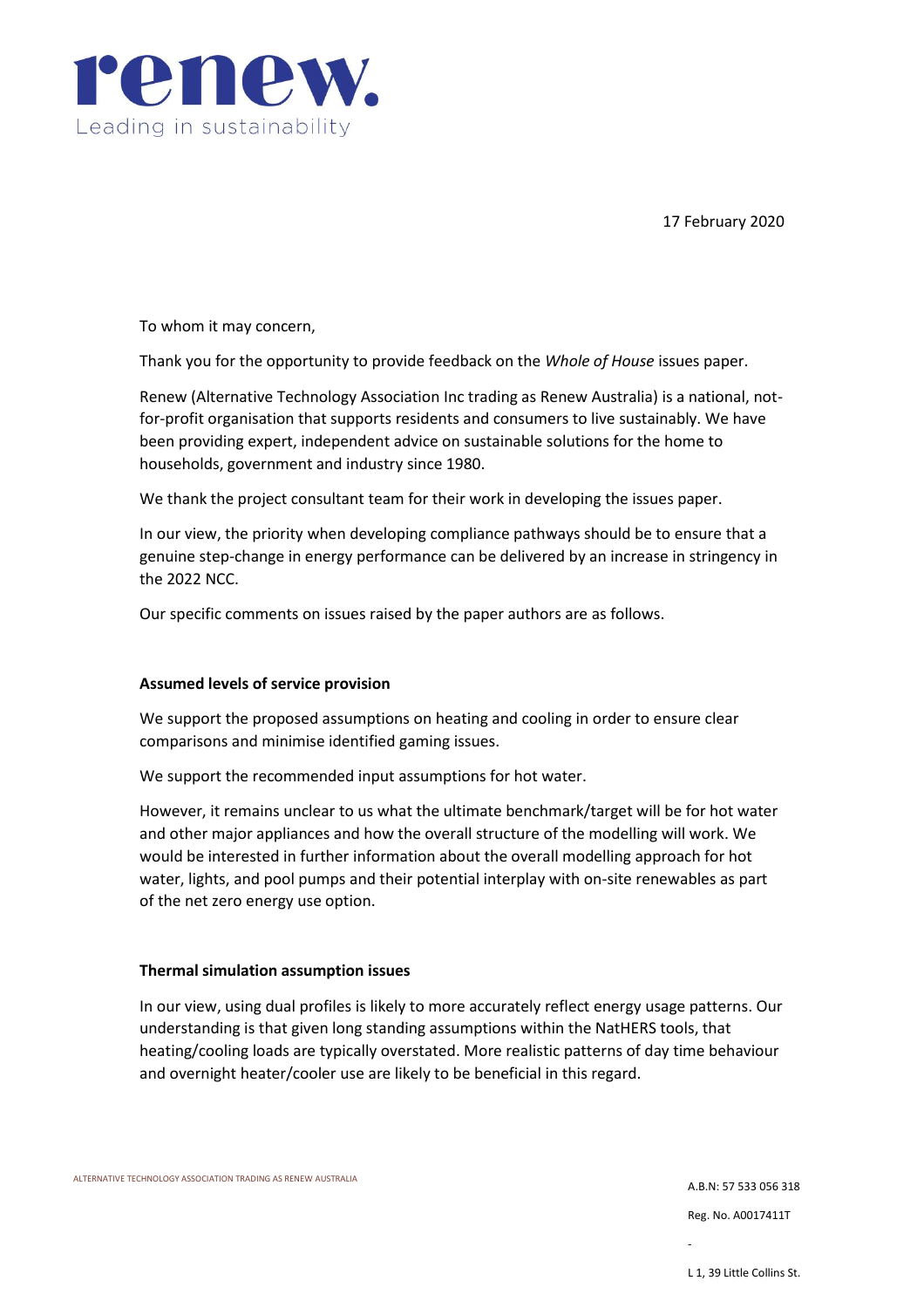

### **Financial issues**

It is not clear to us what the overall structure of the modelling that will use the relevant financial assumptions discussed in the issues paper will look like.

It is our understanding that the financial issues discussed will form a part of the assumptions for cost-benefit analysis of measures including increases to stringency and measures to achieve net-zero energy use for services. It is furthermore our understanding that this costbenefit analysis will apply to modelled individual homes. We have been informed by ABCB that this cost-benefit analysis is separate to society-wide analysis to be conducted when developing the Regulatory Impact Statement. We would be interested to have more information about the ways in which this analysis will be used and will feed into other aspects of the NCC 2022 process.

### **Tariffs**

We acknowledge the complexity of Time of Use modelling but note that it is catered for by modelling tools<sup>1</sup>. We believe that including a simply-structured TOU tariff and flat rate tariff is likely to be more accurate overall and should be able to be done without causing too much complexity. We would be happy to provide input if useful.

#### **Energy Prices**

We support the principle of assuming cost changes as predicted by AEMO alongside sensitivity analysis, noting that even AEMO forecasts can be very unsophisticated more than two or three years out into the future. In the absence of better data however, AEMO is likely the only data source that can be relied upon

#### **Learning Rates**

We have a significant concern regarding the intended base case assumption for industry learning rates. To assume the industry learning rate when a step change in energy performance is implemented will be zero will not reflect reality.

There will, and always has been, learning rates in the industry each time a standard is introduced or improved. Whilst what that rate should be can be debated and should be sensitivity tested, the only thing we know for sure is that it won't be zero. We are concerned that assuming zero learning rates will result in the modelling presenting unreasonably high costs for improved energy performance in the code.

A.B.N: 57 533 056 318

Reg. No. A0017411T

ALTERNATIVE TECHNOLOGY ASSOCIATION TRADING AS RENEW AUSTRALIA <sup>1</sup> Such as Renew's in-house model[: https://renew.org.au/resources/sunulator/](https://renew.org.au/resources/sunulator/)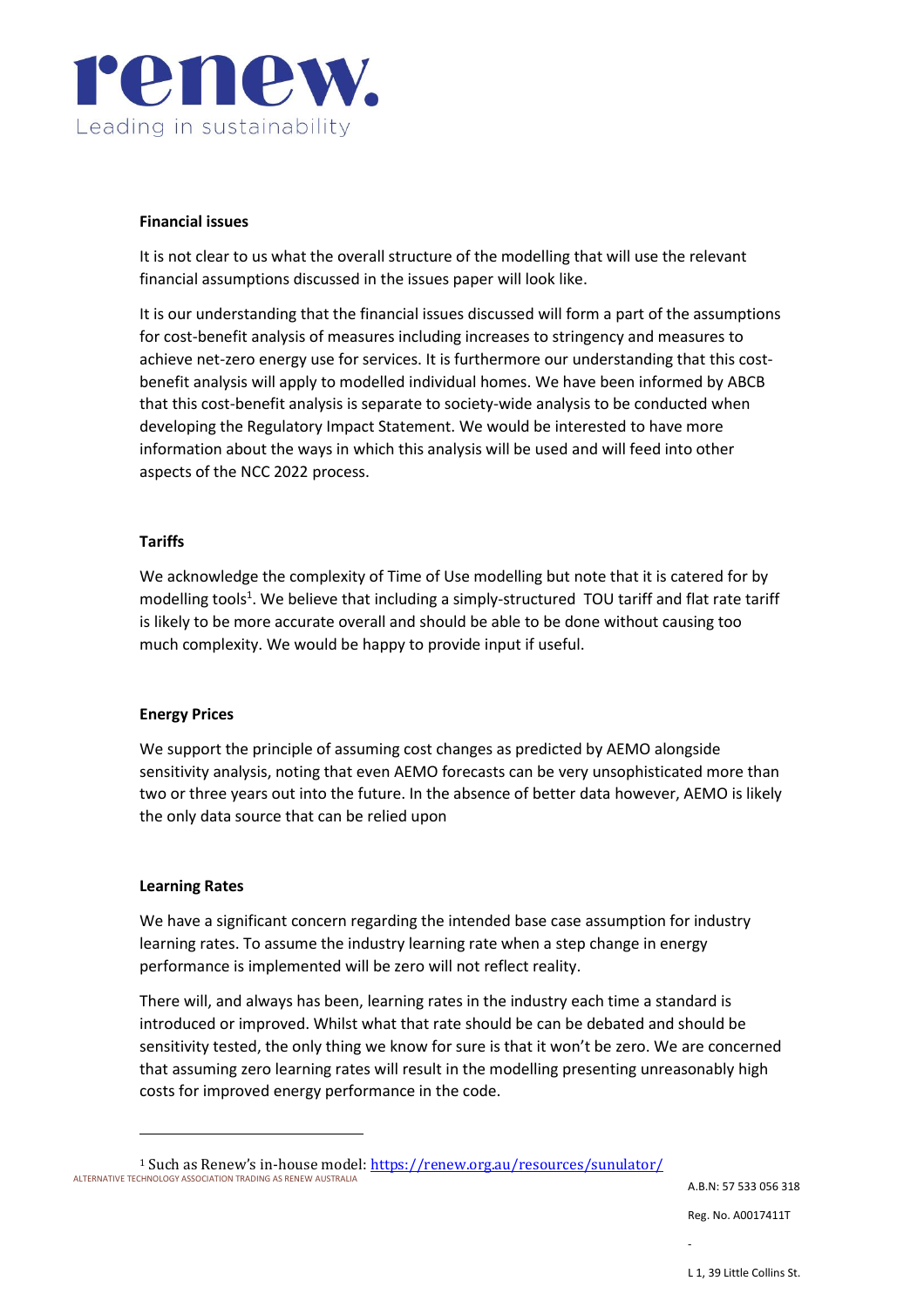

# **STCs**

It is expected that STCs will reduce during the period of modelling. We agree that sensitivity studies are required to assess the impact of rebate programs. As a default we consider it would be appropriate to use current prices, as reductions in STCs are likely to be cancelled out by price reductions over time.

### **PV Issues**

In our view, modelling of solar outputs, costs and benefits should be conducted based on modelling consumption data in half-hourly intervals across a full year period in order to produce accurate findings. Modelling should also consider more than one type of household<sup>2</sup>.

The practical limit for solar capacity on detached homes should reasonably be set at 6.6kW, rather than 6kW. 6.6kW is a common solar panel capacity as it is the maximum generally allowable panel power with a 5kW inverter. Furthermore, as time progresses, 6.6 kW will fit on roofs more easily, because power per panel is increasing.

The authors note that further study is required for practical limits on solar capacity for high rise units. We look forward to engaging with this issue during the development process.

It is our understanding that the assumption of 10% of PV panels facing south is likely to be higher than the reality. Anecdotally, Renew has provided advice to close to 10,000 residents on PVs and we would be surprised if even 1% of our clients considered or installed southfacing panels. Furthermore, we think it is likely that closer to 40% of panels face north.

Regarding PV cost projections, we support the approach of conducting sensitivity studies based on reductions in the cost of PV. We note that countering the expected cost reductions in PV there may be a reduction in STCs and these two effects may cancel each other out. It is our view that alongside import tariffs, Feed-in Tariffs will affect costs. We recommend modelling different FiT sensitivities including time-variant FiTs.

We note that the paper discusses maximum PV capacity for Class 2 buildings. There are an increasing number of approaches that will allow in practice Class 2 dwellings to access solar. They include separate systems per residence, sharing via a system like Allume and setting up

Reg. No. A0017411T

<sup>2</sup> Renew has longstanding expertise in solar modelling for consumers and clients, in particular via our Sunulator platform[: https://renew.org.au/resources/sunulator/.](https://renew.org.au/resources/sunulator/) Sunulator uses half-hourly consumption and generation data over a whole year to estimate how much solar generation will be consumed onsite versus exported. Based on electricity tariff information, it then calculates the impact on consumers' electricity bills and projects the savings over a 30-year time frame. Financial results include payback period, net present value and return on investment. We would be happy to provide further details as required.